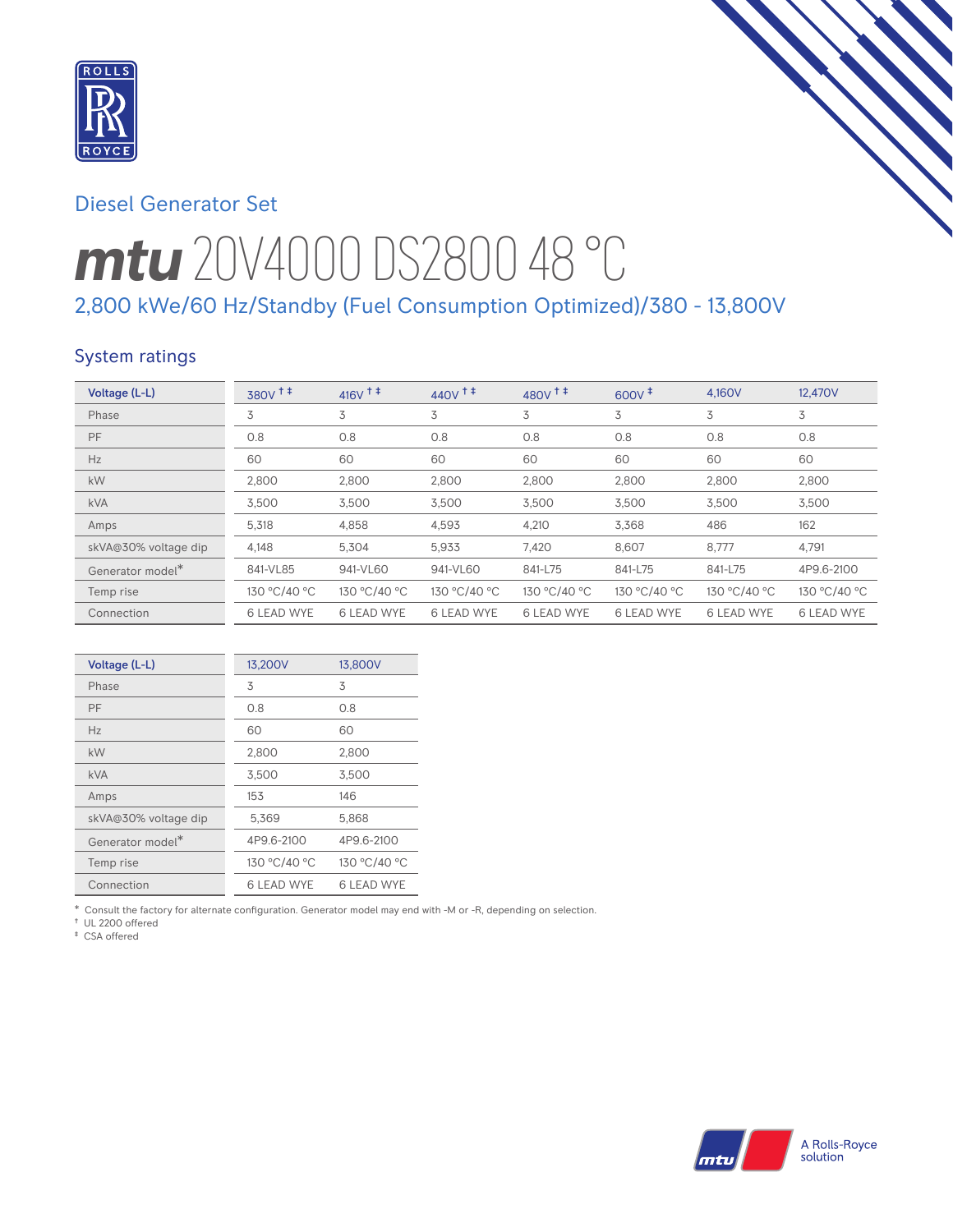## Certifications and standards

- Emissions
- Fuel Consumption Optimized (FCO)
- Generator set is designed and manufactured in facilities certified to standards ISO 9001:2008 and ISO 14001:2004
- Seismic certification optional
- 2018 IBC certification
- HCAI pre-approval
- UL 2200 optional (refer to *System ratings* for availability)
- CSA optional (refer to *System ratings* for availability)
	- CSA C22.2 No. 100
	- CSA C22.2 No. 14

## Standard features \*

- Single source supplier
- Global product support
- Two (2) Year/3,000 Hour Basic Limited Warranty
- 20V4000 diesel engine
	- 95.4 liter displacement
	- Common rail fuel injection
- 4-cycle
- Complete range of accessories
- Cooling system
	- Integral set-mounted
	- Engine-driven fan

## Standard equipment \*

#### **Engine**

- Air cleaners
- Oil pump
- Oil drain extension and shut-off valve
- Full flow oil filter
- Closed crankcase ventilation
- Jacket water pump
- Inter cooler water pump
- Thermostats
- Blower fan and fan drive
- Radiator unit mounted
- Electric starting motor 24V
- Governor electronic isochronous
- Base structural steel
- SAE flywheel and bell housing
- Charging alternator 24V
- Battery box and cables
- Bulkhead fuel connectors
- Flexible exhaust connection
- Fuel consumption optimized

#### Generator

- NEMA MG1, IEEE, and ANSI standards compliance for temperature rise and motor starting
- Sustained short circuit current of up to 300% of the rated current for up to 10 seconds
- Self-ventilated and drip-proof
- Superior voltage waveform
- Digital, solid state, volts-per-hertz regulator
- Performance Assurance Certification (PAC)
	- Generator set tested to ISO 8528-5 for transient response
	- Verified product design, quality, and performance integrity
	- All engine systems are prototype and factory tested
- Power rating
	- Accepts rated load in one step per NFPA 110
	- Permissible average power output during 24 hours of operation is approved up to 85%.
- Generator
	- Brushless, rotating field generator
	- 2/3 pitch windings
	- Permanent Magnet Generator (PMG) supply to regulator
	- 300% short circuit capability
- Digital control panel(s)
	- UL recognized, CSA certified, NFPA 110
	- Complete system metering
	- LCD display
- Brushless alternator with brushless pilot exciter
- 4 pole, rotating field
- 130 °C maximum standby temperature rise
- 2-bearing, sealed
- Flexible coupling
- Full amortisseur windings
- 125% rotor balancing
- 3-phase voltage sensing
- ± 0.25% voltage regulation no load to full load
- 100% of rated load one step
- 5% maximum total harmonic distortion

#### Digital control panel(s)

- Digital metering
- Engine parameters
- Generator protection functions
- Engine protection
- CANBus ECU communications
- Windows®-based software
- Multilingual capability
- Communications to remote annunciator
- Programmable input and output contacts
- UL recognized, CSA certified, CE approved
- Event recording
- IP 54 front panel rating with integrated gasket
- NFPA 110 compatible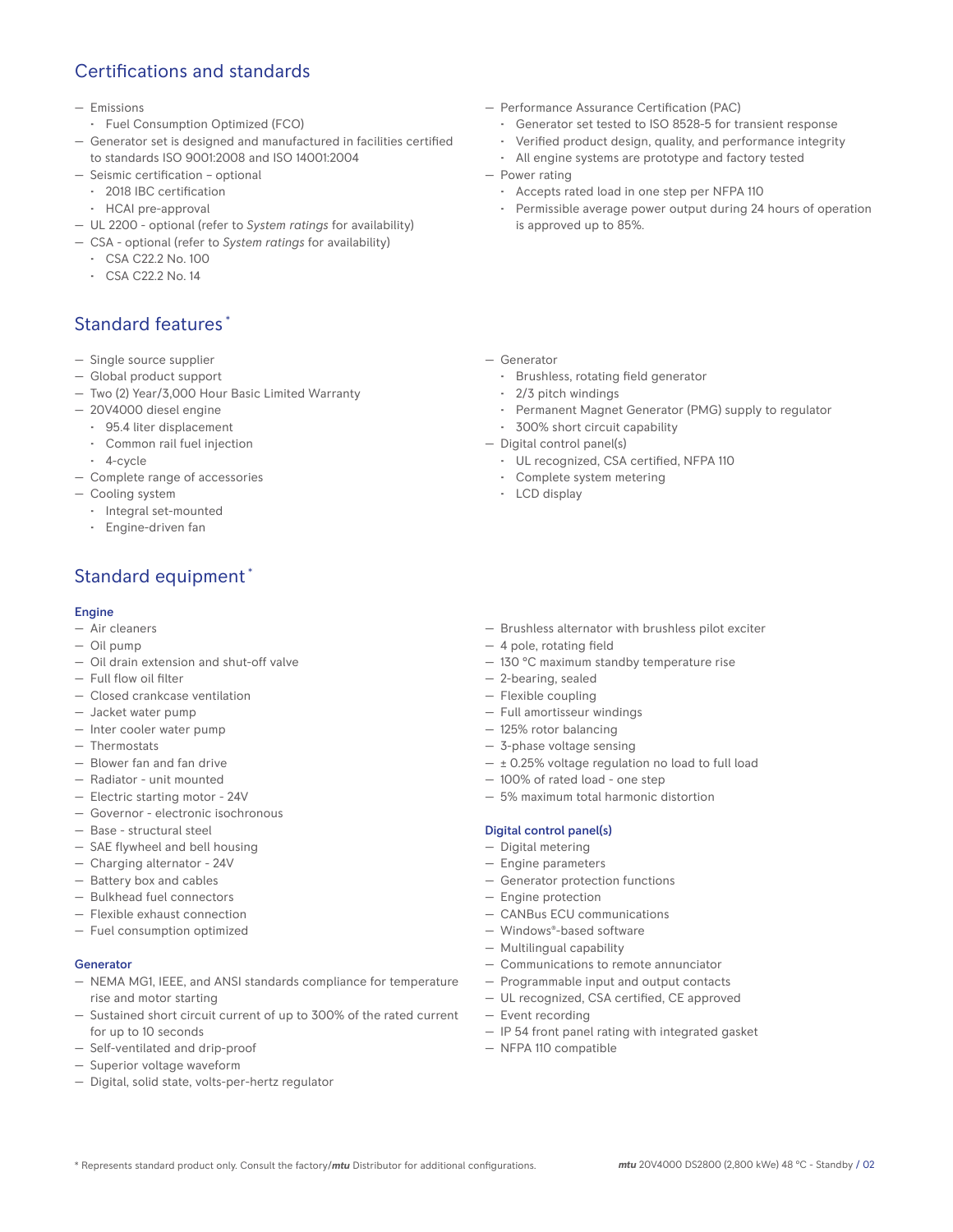## Application data

#### Engine

| Manufacturer                         | mtu                           |
|--------------------------------------|-------------------------------|
| Model                                | 20V4000G74S                   |
| Type                                 | 4-cycle                       |
| Arrangement                          | $20-V$                        |
| Displacement: $L$ (in <sup>3</sup> ) | 95.4 (5,822)                  |
| Bore: cm (in)                        | 17 (6.69)                     |
| Stroke: cm (in)                      | 21(8.27)                      |
| Compression ratio                    | 16.4:1                        |
| Rated rpm                            | 1.800                         |
| Engine governor                      | electronic isochronous (ADEC) |
| Maximum power: kWm (bhp)             | 3,010 (4,036)                 |
| Steady state frequency band          | ± 0.25%                       |
| Air cleaner                          | dry                           |
|                                      |                               |

#### Liquid capacity

| Total oil system: L (gal)             | 390 (103)  |
|---------------------------------------|------------|
| Engine jacket water capacity: L (gal) | 205 (54.2) |
| After cooler water capacity: L (gal)  | 50 (13.2)  |
| System coolant capacity: L (gal)      | 860 (227)  |
|                                       |            |

#### Electrical

| Electric volts DC                                            | 24    |
|--------------------------------------------------------------|-------|
| Cold cranking amps under -17.8 $^{\circ}$ C (O $^{\circ}$ F) | 4.200 |
| Batteries: group size                                        | 8D    |
| Batteries: quantity                                          |       |

#### Fuel system

| Fuel supply connection size          | $-16$ JIC 37 $\degree$ female |
|--------------------------------------|-------------------------------|
|                                      | 1" NPT adapter provided       |
| Fuel return connection size          | $-16$ JIC 37 $\degree$ female |
|                                      | 1" NPT adapter provided       |
| Maximum fuel lift - cranking: m (ft) | $1(3.3)*$                     |
| Maximum fuel lift - running: m (ft)  | 3.1(10)                       |
| Recommended fuel                     | diesel #2                     |
| Total fuel flow: L/hr (gal/hr)       | 1,620 (428)                   |

\* Fuel lift pump for cranking increases lift to: m (ft) 3.1 (10)

#### Fuel consumption

| At 100% of power rating: L/hr (gal/hr)                                | 707 (187)       |
|-----------------------------------------------------------------------|-----------------|
| At 75% of power rating: L/hr (gal/hr)                                 | 515 (136)       |
| At 50% of power rating: L/hr (gal/hr)                                 | 361 (95)        |
| Cooling - radiator system                                             |                 |
| Ambient capacity of radiator: °C (°F)                                 | 48 (118)        |
| Maximum restriction of cooling air: intake                            |                 |
| and discharge side of radiator: kPa (in. H <sub>2</sub> 0)            | 0.12(0.5)       |
| Water pump capacity: L/min (gpm)                                      | 1,567(414)      |
| After cooler pump capacity: L/min (gpm)                               | 567 (150)       |
| Heat rejection to coolant: kW (BTUM)                                  | 1,070 (60,850)  |
| Heat rejection to after cooler: kW (BTUM)                             | 720 (40,946)    |
| Heat radiated to ambient: kW (BTUM)                                   | 248 (14,116)    |
| Fan power: kW (hp)                                                    | 60.6 (81.3)     |
| Air requirements                                                      |                 |
| Aspirating: *m <sup>3</sup> /min (SCFM)                               | 246 (8,687)     |
| Air flow required for radiator                                        |                 |
| cooled unit: *m <sup>3</sup> /min (SCFM)                              | 3,082 (108,843) |
| Remote cooled applications; air flow required for                     |                 |
| dissipation of radiated generator set heat for a                      |                 |
| maximum of 25 °F rise: *m <sup>3</sup> /min (SCFM)                    | 899 (31,764)    |
| * Air density = 1.184 kg/m <sup>3</sup> (0.0739 lbm/ft <sup>3</sup> ) |                 |
| <b>Exhaust system</b>                                                 |                 |
| Gas temperature (stack): °C (°F)                                      | 460 (860)       |
| Gas volume at stack temperature: m <sup>3</sup> /min (CFM)            | 612 (21,613)    |

| Gas volume at stack temperature: m°/min (CFM)               | 012(21,013) |
|-------------------------------------------------------------|-------------|
| Maximum allowable back pressure at                          |             |
| outlet of engine, before piping: kPa (in. H <sub>2</sub> O) | 8.5(34.1)   |